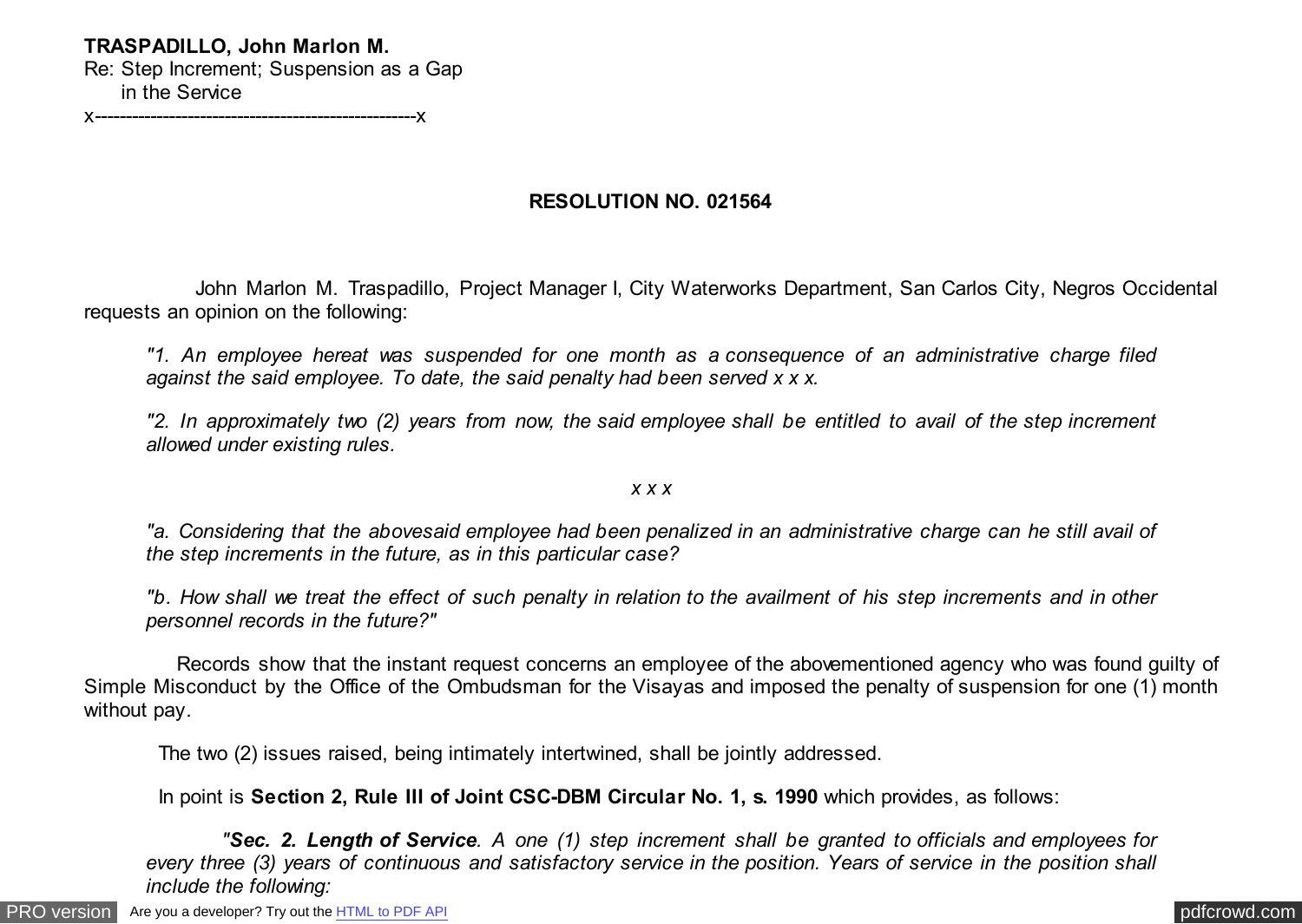*'(a) those rendered before the position was reclassified to a position title with a lower or the same salary grade allocation; and*

*'(b) those rendered before the incumbent was transferred to another position within the same agency or to another agency without a change in position title and salary grade allocation."*

 The aforequoted provision is clear that in the grant of a one (1) step increment based on length of service, an official or employee must have rendered three (3) years of continuous satisfactory service in his position.

 In determining whether the government service is considered continuous or broken as a result of the imposition of the penalty of suspension in an administrative case, relevant is **Section 56(d), Rule IV of the Uniform Rules on Administrative Cases in the Civil Service** which provides, as follows:

 *"Section 56. Duration and effect of administrative penalties. – The following rules shall govern in the imposition of administrative penalties:*

## *x x x*

*'(d) The penalty of suspension shall result in the temporary cessation of work for a period not exceeding one (1) year.*

*'Suspension of one day or more shall be considered a gap in the continuity of service. During the period of suspension, respondent shall not be entitled to all money benefits including leave credits."*

In the instant case, the one (1) month suspension imposed upon the subject employee, therefore, effectively interrupted the continuity of his government service at the commencement of the service of the said suspension. This is so since the person under penalty of suspension is not rendering actual service. As defined by **Section 28 of CSC Memorandum Circular No. 41, s. 1998 otherwise known as the Revised Omnibus Rules on Leave**, actual service refers to the period of continuous service since the appointment of the official or employee concerned, including the period or periods covered by any previously approved leave with pay.

 Premises considered, it follows that a one-month suspension is undoubtedly considered a gap in the continuity of the service for purposes of the computation of the three (3)-year period in the grant of step increment. However, the same should not be construed to mean that an employee will only be entitled to the grant of said benefit after completing another three (3) years of continuous satisfactory service reckoned from the time he/she has fully served the penalty of suspension.

The Commission believes that the computation of the three-year service requirement for the grant of step increment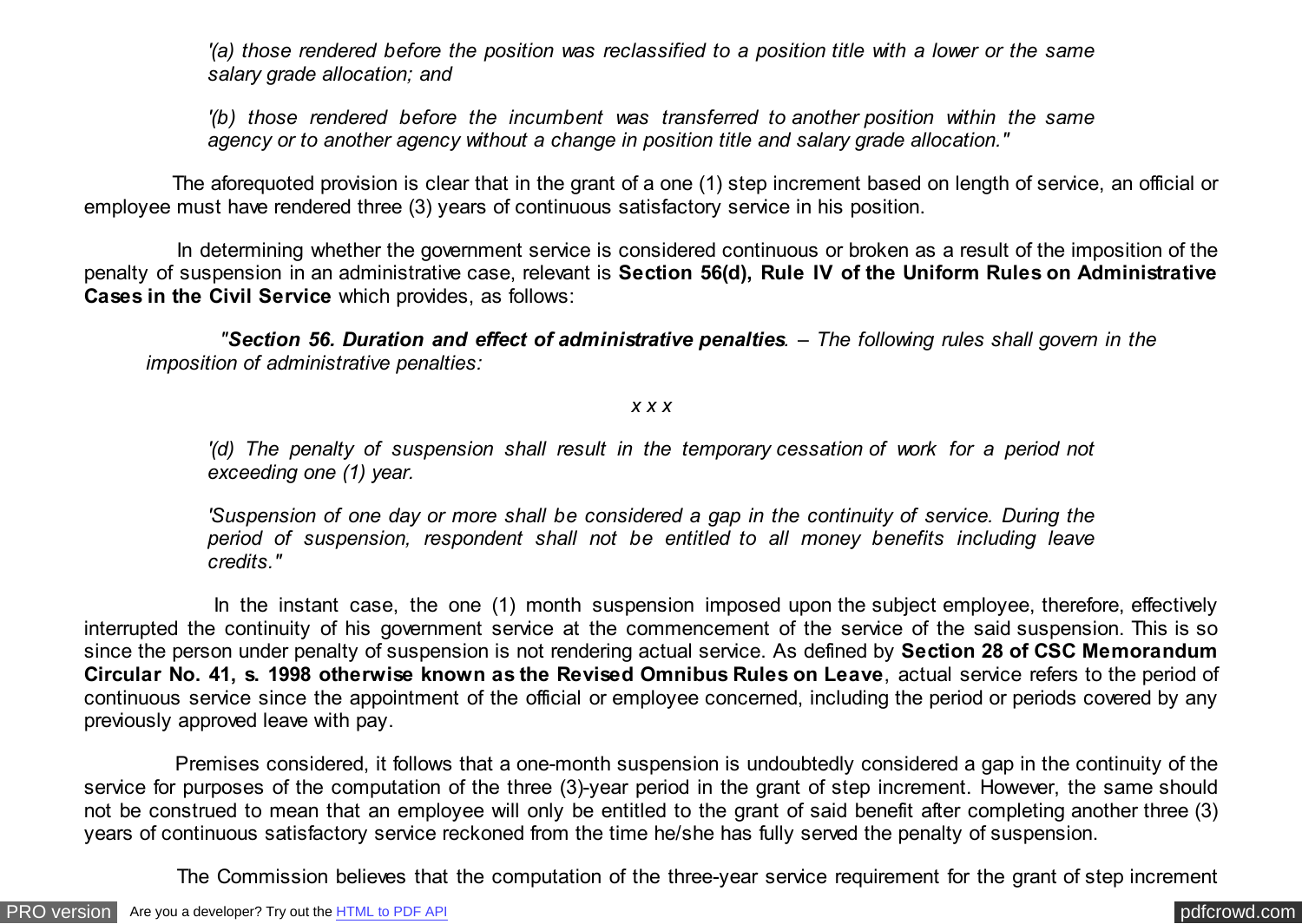should only be extended by the number of days that said employee was under suspension. Otherwise stated, the grant of step increment will only be delayed by the same number of days that the subject employee was under suspension.

 This is not only fair but is reasonable as well in the sense that the employees who were imposed the penalty of suspension as a result of an administrative case would be equitably relegated to the same status as those employees who incurred vacation leave without pay for purposes of the grant of step increment. This is so since those who were on approved vacation leave without pay enjoy the liberal application of the rule on the grant of step increment under **CSC Memorandum Circular No, 41, s. 1998 (Revised Omnibus Rules on Leave), specifically Section 60** thereof which provides, as follows:

 *"Section 60. Effect of vacation leave without pay on the grant of length of service step increment. - For purposes of computing the length of service for the grant of step increment, approved vacation leave without pay for an aggregate of fifteen (15) days shall not interrupt the continuity of the three-year service requirement for the grant of step increment. However, if the total number of authorized vacation leave without pay included within the three-year period exceeds fifteen (15) days, the grant of one-step increment will only be delayed for the same number of days that an official or employee was absent without pay."*

 It may be true that there is no Civil Service law or rule which states that the penalty of suspension shall be construed as leave of absence without pay for purposes of the computation of the three-year service requirement in the grant of step increment. It bears emphasis, however, that with regard to leave of absence without pay, it is the intention of the employee to incur the said absence, albeit without pay. On the other hand, an employee's inability to report to work during the period of his suspension is because he is legally barred from rendering service as a consequence of his suspension. Hence, it is only logical to treat the penalty of suspension in the same manner as vacation leave of absence without pay in the computation of the three-year service requirement for the grant of step increment. This is subject, however, to the condition that the penalty of suspension should not exceed the period of three (3) months.

 Finally, be it emphasized that it is a well-entrenched dictum that a social legislation like the aforementioned circular on the grant of step increment, being remedial in character, should be liberally construed and administered in favor of the persons to be benefitted thereby. The liberal approach aims to achieve humanitarian purposes of the law in order that the efficiency, security and well-being of government employees may be enhanced **(Ortiz v. COMELEC, 162 SCRA 182).** Moreso, a conservative adherence to the literal import of a particular provision is not always the general rule. There may be instances when an equitable construction may be adopted to accomplish a greater purpose. These are instances when the interest of justice calls for a liberal interpretation of a given law or rule **(CSC Resolution No. 02-0711 dated May 16, 2002).**

 **WHEREFORE,** the Commission resolves to rule that a penalty of suspension imposed upon an official or employee is considered as a gap in the service and has effectively interrupted the continuity of the three (3)-year service requirement for the grant of step increment. However, the grant of step increment will only be delayed for the same number of days, which must not exceed three (3) months, that an official or employee was serving the penalty of suspension.